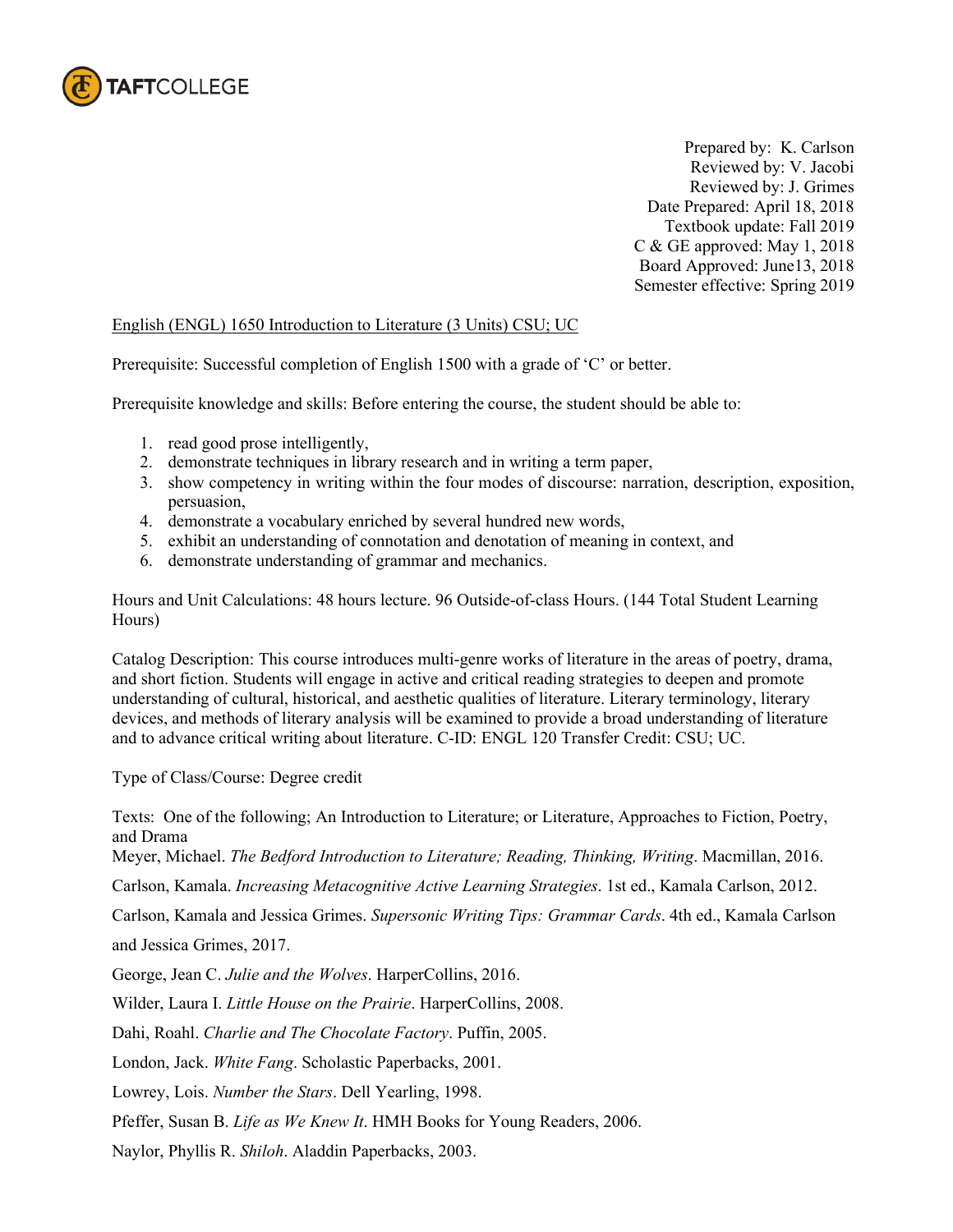

O'Dell, Scott. *Island of the Blue Dolphins*. HMH Books for Young Readers, 2010. Hesse, Karen. *Out of the Dust*. Scholastic Inc, 2005. Clearly, Beverly. *Mouse & the Motorcycle*. HarperCollins, 2014. Lewis, C. S. *The Lion, the Witch, and the Wardrobe*. HarperCollins, 2005. Webb, E. B. *Charlotte's Webb*. HarperCollins Publishers, 2001. Collins, Suzanne. *The Hunger Games*. Scholastic Press, 2008. Fa, Lu C., and W. Becky. *Double Luck: Memoirs of a Chinese Orphan*. Holiday House, Inc., 2001.

Additional Required Materials: None

Course Objectives:

By the end of the course, a successful student will be able to:

- 1. read a variety of texts actively and critically,
- 2. identify key elements of major genres in order to analyze and interpret texts,
- 3. define common literary terms and apply them to the analysis of specific texts,
- 4. compose formal written analyses of texts that demonstrate appropriate academic discourse and the conventions of literary analysis, and
- 5. research appropriate primary and secondary sources and apply documentation skills without plagiarism.

Course Scope and Content:

- Unit I Elements of Fiction
	- A. Plot
	- B. Character
	- C. Setting
	- D. Point of view
	- E. Theme
	- F. Style
	- G. Symbolism
- Unit II Writing about Fiction
	- A. Review of essay form
	- B. Literary Analysis
	- C. Comparison/Contrast
	- D. Argument
	- E. Interpretation
	- F. Research and criticism
- Unit III Elements of Drama
	- A. Plot
	- B. Character
	- C. Setting
	- D. Theme
	- E. Style
	- F. Staging
	- G. Conventions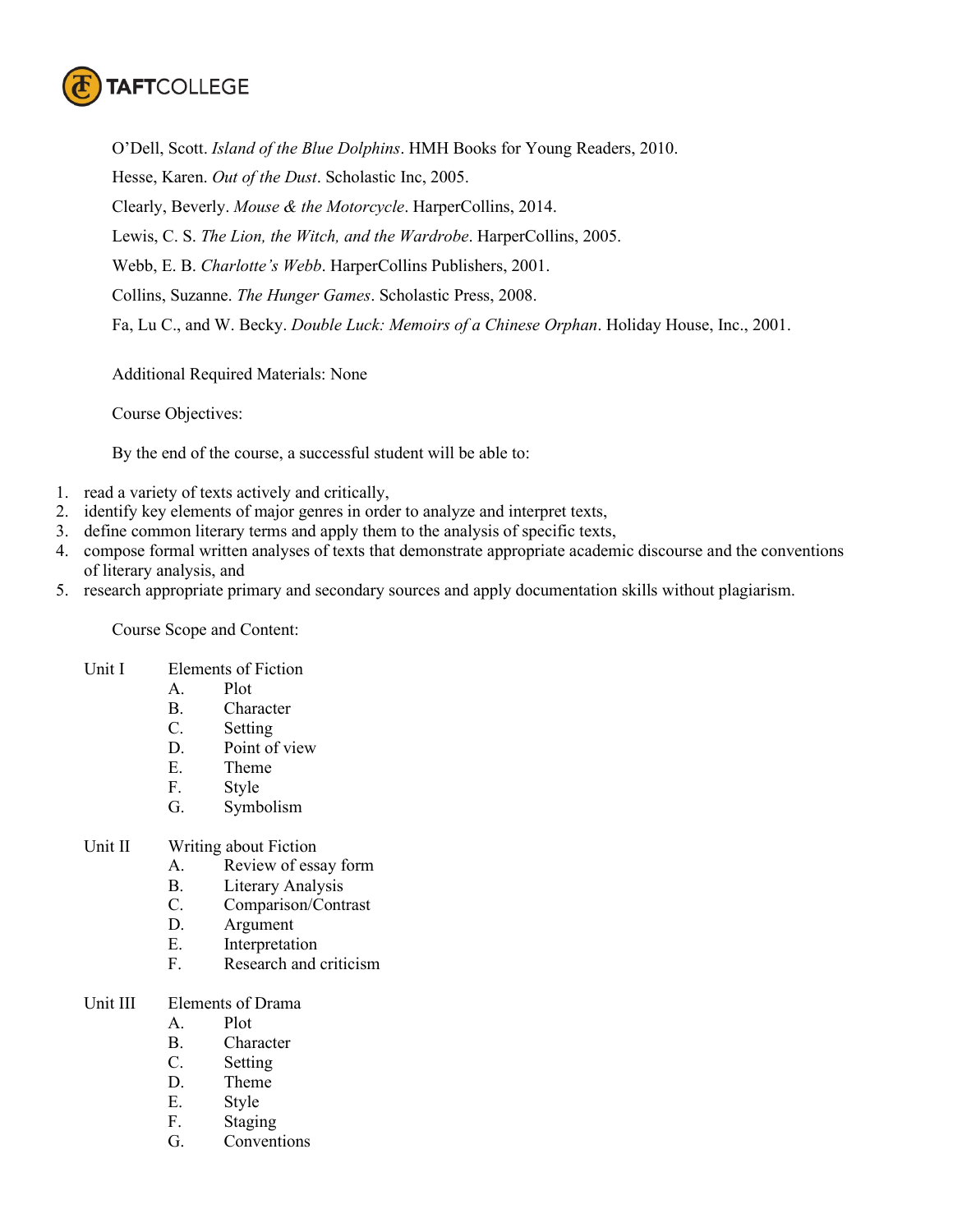

- Unit IV Writing about Drama
	- A. Interpretation
	- B. Analysis
	- C. Evaluation/Criticism
	- D. Research and criticism
- Unit V Elements of Poetry
	- A. Meter and rhythm
	- B. Imagery
	- C. Figurative language
	- D. Rhyme and rhyme scheme
	- E. Symbol
	- F. Character/speaker
	- G. Tone and mood
	- H. Theme
- Unit VI Forms of Poetry
	- A. Fiction
	- B. Non-fiction
- Unit VII Writing about Poetry
	- A. Explication
	- B. Interpretation<br>C. Evaluation
	- **Evaluation**
	- D. Research and Criticism

Learning Activities Required Outside of Class

The students in the class will spend a minimum of 6 hours per week outside of the regular class time doing the following:

- 1. Reading,
- 2. Homework,
- 3. Research, and
- 4. Writing

## Methods of Instruction

- 1. Lecture,
- 2. Class discussions based on reading assignments, and/or
- 3. Discussion boards via Canvas
- 4. Group and individual panels and presentations,
- 5. Role play
- 6. Guest speaker
- 7. Library

## Methods of Evaluation

- 1. Read and analyze a variety of literature
- 2. Quizzes
- 3. Exams
- 4. Presentations